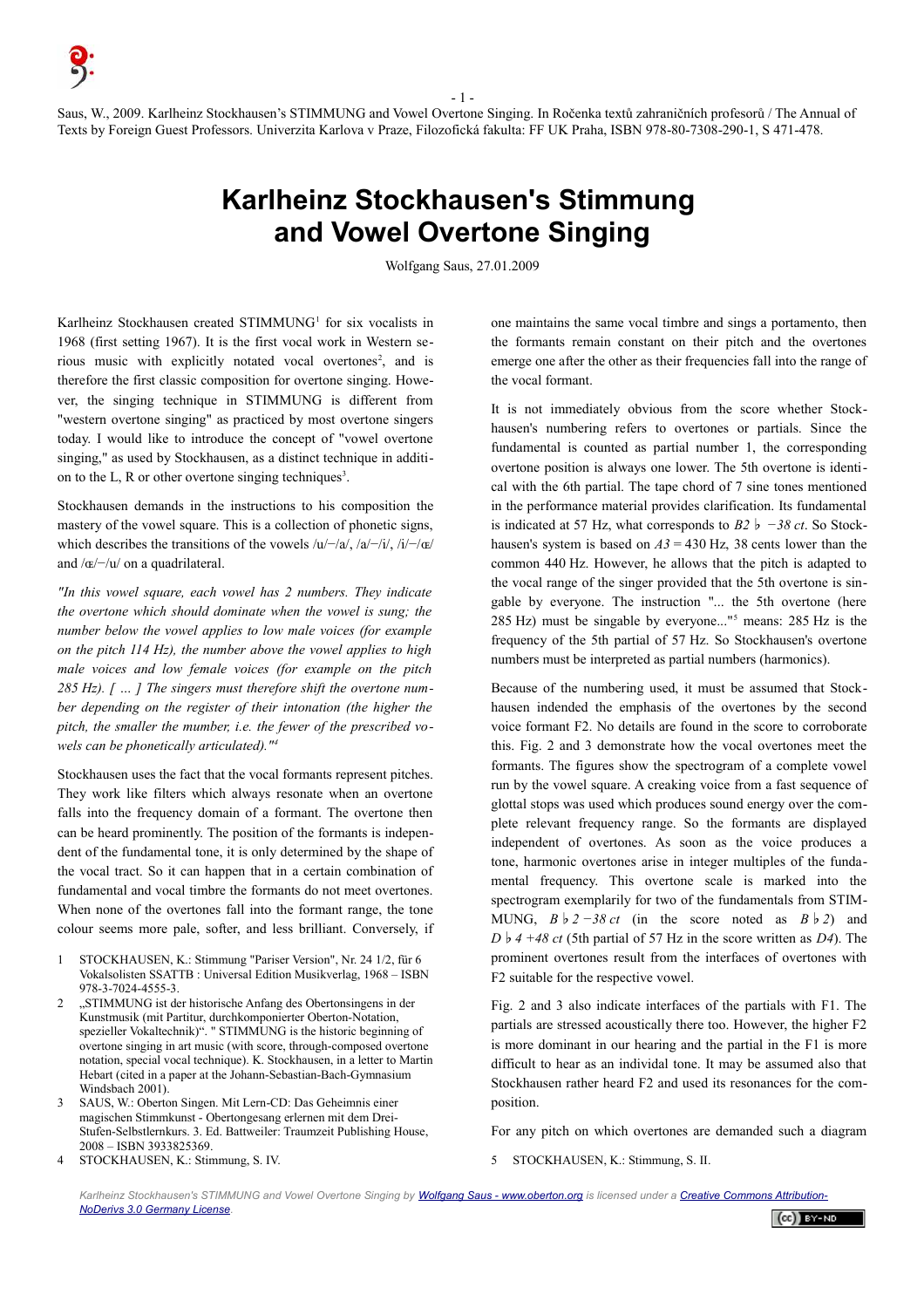$-2 -$ 

Saus, W., 2009. Karlheinz Stockhausen's STIMMUNG and Vowel Overtone Singing. In Ročenka textů zahraničních profesorů / The Annual of Texts by Foreign Guest Professors. Univerzita Karlova v Praze, Filozofická fakulta: FF UK Praha, ISBN 978-80-7308-290-1, S 471-478.

can be prepared. This works particularly efficiently by using interactive sound visualizing software such as Overtone Analyzer (available at www.sygyt.com). With software help one can learn to practice and to check the tone colours and overtones very prcisely and independently of each other.

One can now easily comprehend the score and the vowel quadrilateral. The vocal timbre is adapted respectively so that F2 meets the figured overtone or "The singers must therefore shift the overtone number..." , as Stockhausen notices in the instructions to STIM-MUNG,"...depending on the register of their intonation...". In other words, one selects the partial which meets the second formant, sappropriate to the vowel and pitch.

Notice that there are two vowels possible for most overtones in the vowel square which satisfy this condition (and still more, if one allows vowels also through the middle of the quadrilateral), with the exception of /i/ and /u/ which respectively represent extremes. With  $/i$  F1 is as low and F2 as high as possible. Both F1 and F2 are as low as possible with /u/. The variance comes from the fact that F2 is responsible for the overtone isolation and F1 can be po-



*Figure 1: In contrast to vowel overtone singing the resonances of F2 and F3 are combined in "classical" overtone singing.*

sitioned independently. A variable F1 in combination with a constant F2 creates different vowels or vowel nuances. An experienced overtone singer is able to accurately adjust F2 by means of the pharyngeal tongue (together with the epiglottis). One can also regulate F1 independently by the expansion of lips and jaw, as well as by the shape of the tongue blade in the anterior oral cavity. For overtone singers, the vowel overtone singing is precisely and consciously understood. The same understanding cannot be expected from classic singers, if their sound is based only on phonetic specifications.

"Classical" overtone singing almost exclusively uses the vowel sequence /iyɪyiʉɯu/ which is indicated by moving F2. It is interesting that this sequence of vowels - right through from Stockausen's vowel square from /i/ to /u/ - does not occur in STIMMUNG. The overtones produced with /i/*−/*u/ vowels are particularly easy to isolate from the overall sound and make audible because all other formants are located as far away as possible from the second. Moreover, F3 is combined with F2 in overtone singing (fig. 1), in contrast to the vowel overtone singing in STIMMUNG. This is achieved by a post alveolar tongue position and a Helmholtz resonator produced under the tongue by means of a simultaneous lowered floor of the mouth. Thus the resonating overtone acquires the flute-like emphasis typical of overtone singing. This extreme acoustic separation of the overtone is not demanded in STIMMUNG. Stockhausen did not know of overtone singing when he wrote STIMMUNG<sup>[6](#page-1-0)</sup>. Rather, he had discovered soft overtone melodies in vowel transitions during self experi-ments<sup>[7](#page-1-1)</sup>.

## **Secondary web links:**

[www.stockhausen.org](http://www.stockhausen.org/)

<http://home.swipnet.se/sonoloco2/Rec/Stockhausen/12.html> [www.universaledition-shop.com/shop/en\\_UK/1/show,97526.html](http://www.universaledition-shop.com/shop/en_UK/1/show,97526.html) [www.sygyt.com](http://www.sygyt.com/) [www.oberton.org](http://www.oberton.org/)

<span id="page-1-0"></span>6 In his own words in a letter.<br>7  $\frac{http://home swinner se/sono}{http://home swinner se/sono}$ 

<span id="page-1-1"></span>7 <http://home.swipnet.se/sonoloco2/Rec/Stockhausen/12.html>

Karlheinz Stockhausen's STIMMUNG and Vowel Overtone Singing by [Wolfgang Saus - www.oberton.org](http://www.oberton.org/) is licensed under a [Creative Commons Attribution-](http://creativecommons.org/licenses/by-nd/3.0/de/)*[NoDerivs 3.0 Germany License.](http://creativecommons.org/licenses/by-nd/3.0/de/)*   $(cc)$  BY-ND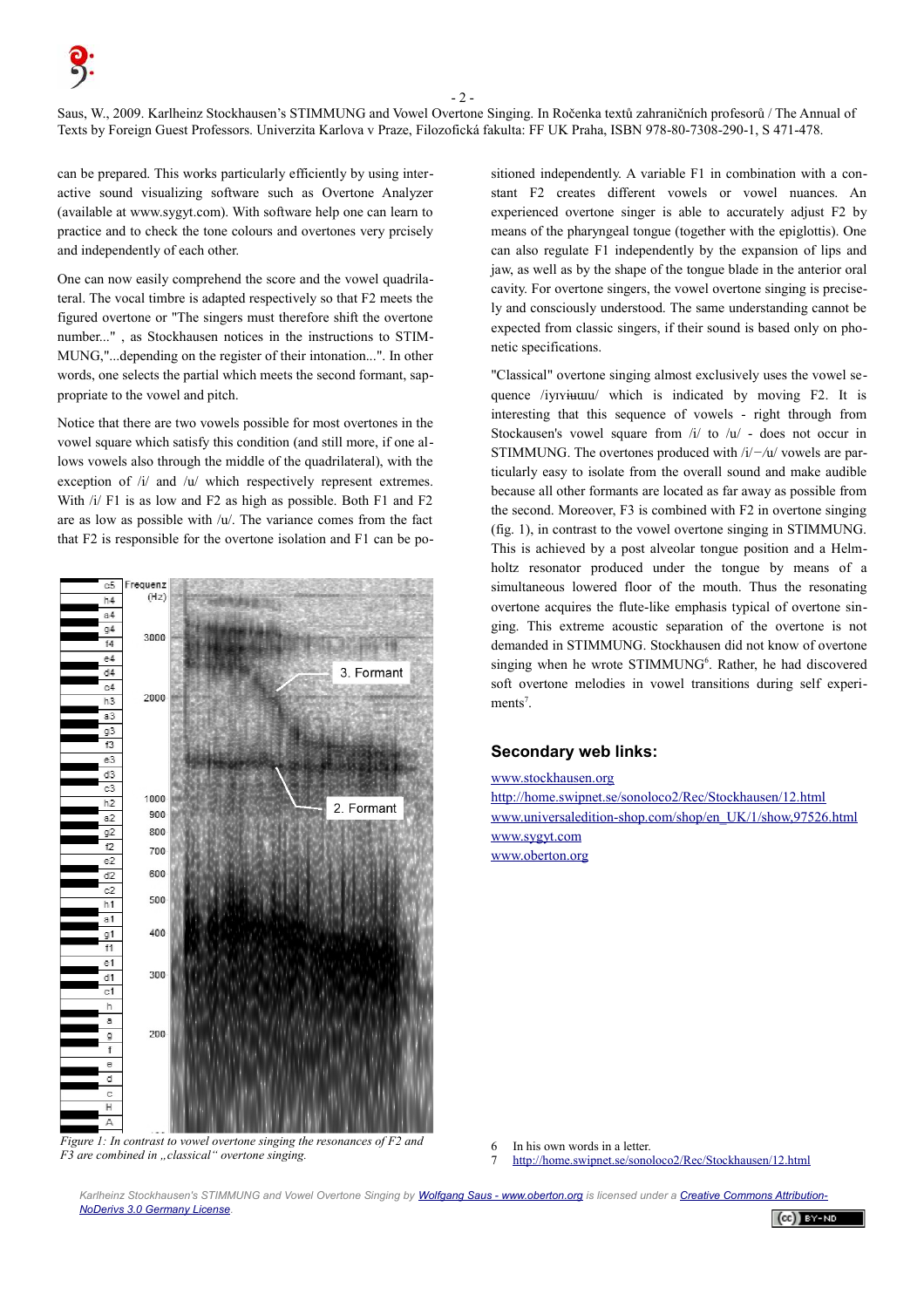- 3 -

Saus, W., 2009. Karlheinz Stockhausen's STIMMUNG and Vowel Overtone Singing. In Ročenka textů zahraničních profesorů / The Annual of Texts by Foreign Guest Professors. Univerzita Karlova v Praze, Filozofická fakulta: FF UK Praha, ISBN 978-80-7308-290-1, S 471-478.



*Figure 1: Bass B*  $\frac{1}{2}$  −38 ct with selected intersections of the harmonics with the 2nd formant. The positions of the IPA Characters are in *approximate position and to be understood as a guide only. (Created with Overtone Analyzer, [www.sygyt.com\)](http://www.sygyt.com/).*

Karlheinz Stockhausen's STIMMUNG and Vowel Overtone Singing by [Wolfgang Saus - www.oberton.org](http://www.oberton.org/) is licensed under a [Creative Commons Attribution-](http://creativecommons.org/licenses/by-nd/3.0/de/)*[NoDerivs 3.0 Germany License.](http://creativecommons.org/licenses/by-nd/3.0/de/)*   $(cc)$  BY-ND